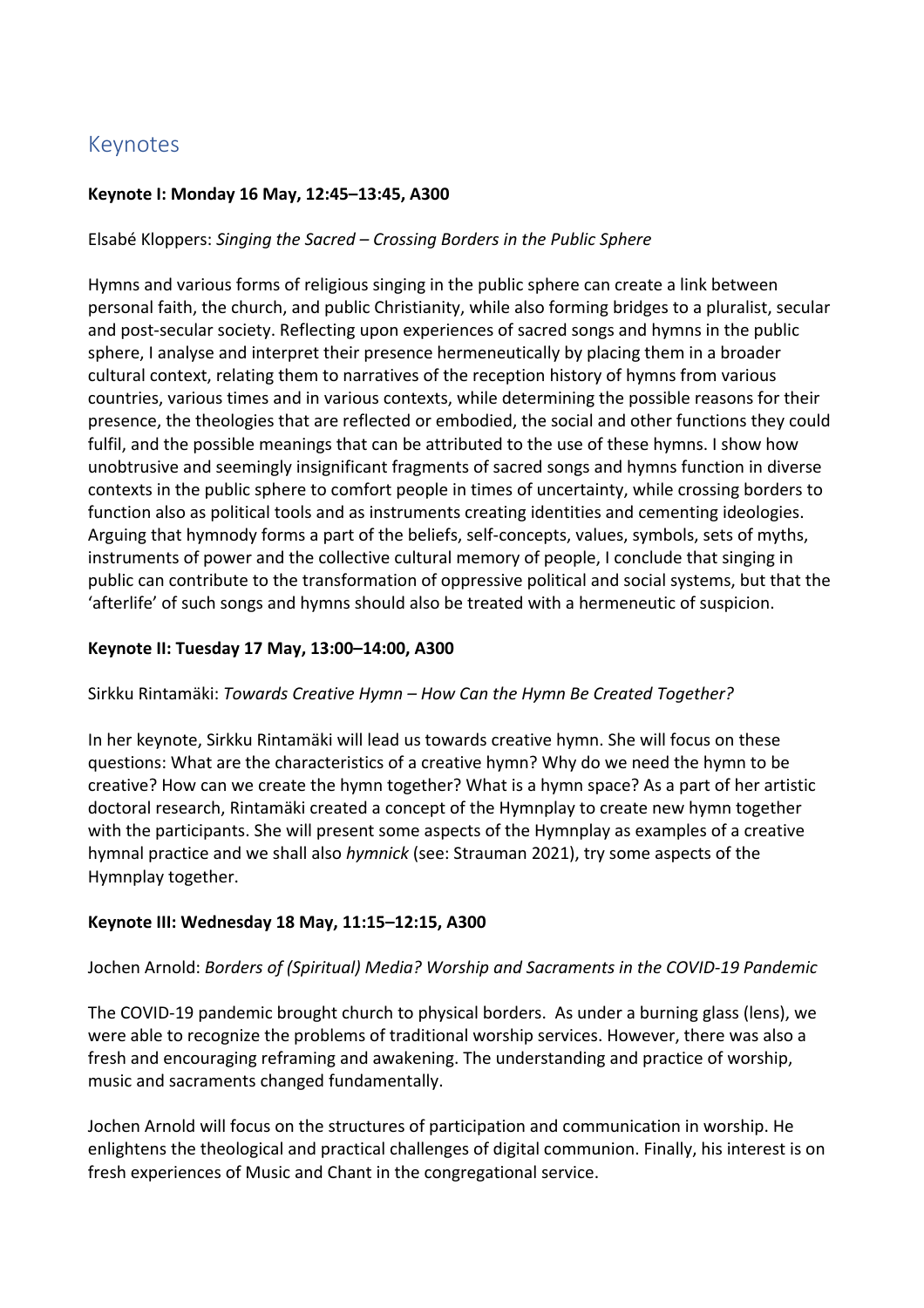# Working Group Sessions

#### **Working Group I, Monday 16 May, 14:00–15:30, A300**

## *Pilgrimages - Encounters in Time and Space in a Chain of Songs*

(Anna Maria Böckerman, Nina Fogelberg, Jenni-Tuuli Hakkarainen, Ove Paulsen and Sirkku Rintamäki)

Ove Paulsen and Anna Maria Böckerman will start 'inside the church'. Ove will talk about hymns entering the Mass and meeting the liturgy and Anna Maria will concentrate on the multisensory dimensions of the liturgy. Then we shall take our way towards the church doorsteps with Nina Fogelberg who will lead us to pilgrimage through medieval hymns, where ancient melodies paired with new translations can be a bridge from early medieval Christian spirituality to our time. We shall then continue with 'Travelling hymns', wildhymns by Sirkku Rintamäki and finally hear about the 'Traveller's Songs', Orthodox song collection by Jenni-Tuuli Hakkarainen. We shall always sing a hymn or a song together when moving towards the next presenter. The presenters will also discuss with each other and there will be time for discussion with the audience as well.

#### **Working Group II, Monday 16 May, 16:00–17:30, A310**

*Borders between Churches*

(Johan Bastubacka, Pauli Pietiläinen, David Scott Hamnes and Maria Takala-Roszczenko)

Johan Bastubacka: *The common structures and elements of Eastern Divine Liturgies and Western Mass tradition in comparative structural analysis*

Bastubacka's presentation discusses the basic structural solutions (*ordo*) in view of the similarities and disparities found in Orthodox and Catholic worship traditions – and specifically in regard of the celebration of the Eucharist. Specific attention is focused on the musical and hymnological solutions of the two significant Christian worship traditions.

#### David Scott Hamnes: *The accommodating hymn: tendencies in Norwegian hymn writing since 2010*

Hymn writing and composition, as well as hymn book compilation, have traditionally been interwoven cultural phenomena which have (in the Norwegian majority church context) reflected variously current theological thought, liturgical understandings, dogma, ethics and catechesis. Anthropological issues related to society, equality (including gender, race, economic and cultural equalities), management of the environment and other politicised influences have provided a plethora of newer themes in hymnody, particularly since the 1973 hymn book supplement *Salmer 1973*. This paper explores the content of the Norwegian hymn book *Norsk salmebok* (2013) written since 2009 (four hymns), and the more recent supplementary digital material (2018-2022, which includes 29 hymns written since 2010. Hymn dating is primarily related to texts, although in many cases both text and music are intertwined. Both established a previously unpublished authors and composers are represented in the lists.

Questions such as 'how is God addressed?', 'how does God respond?', 'which issues are being raised and why?' and 'how is cultural diversity and equality reflected in the new material?' are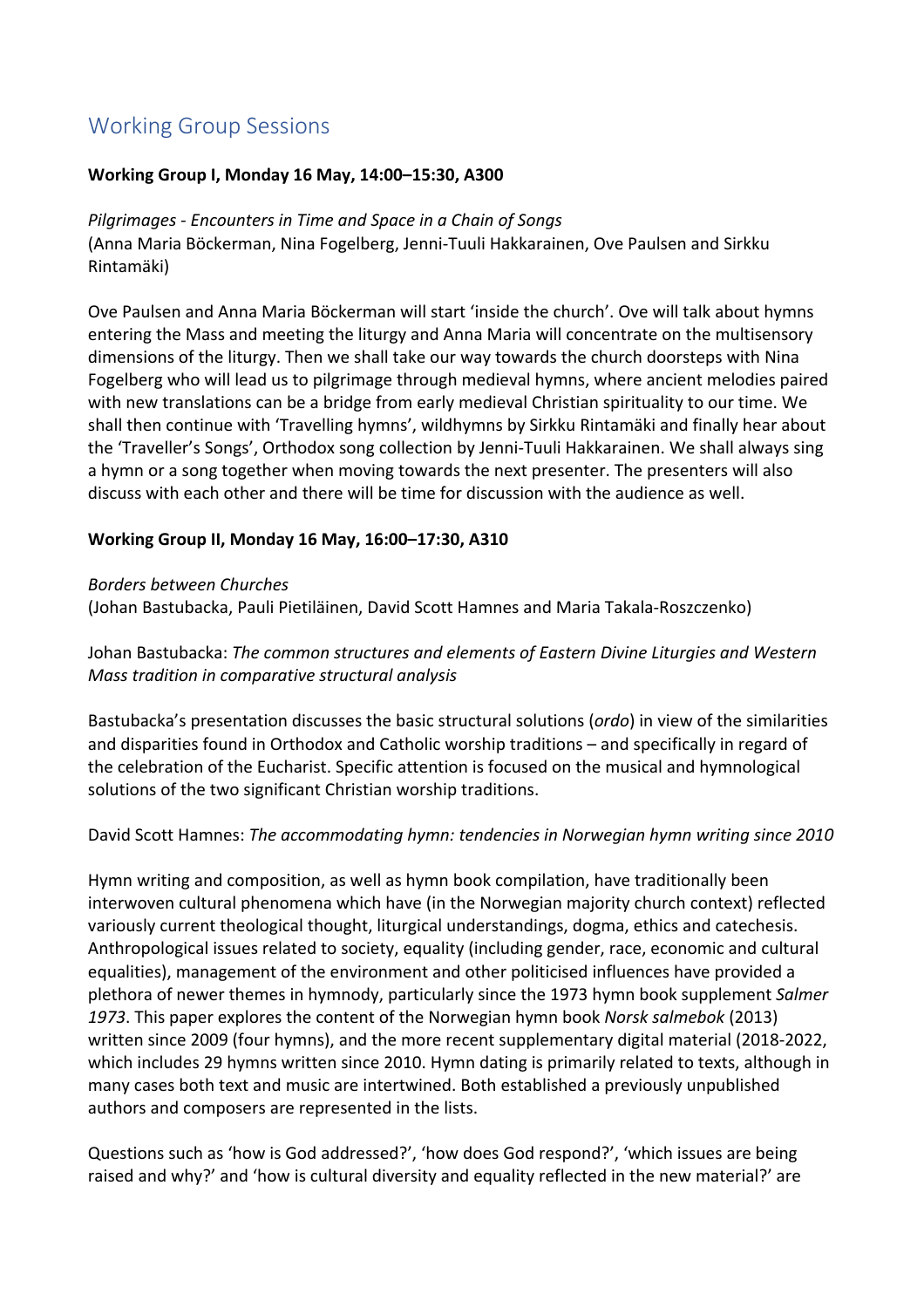posed and answered based on empirical data gathered from the material. During an era of religious disenfranchisement and increasing institutional wariness, it is relevant and appropriate to evaluate the current hymn writing culture and content. It is also a valuable exercise to evaluate how the Church of Norway currently expresses itself through its own and borrowed hymnody.

## Maria Takala-Roszczenko: *The Choir as a Gateway to the Orthodox Church? Survey of Converts in Finnish Orthodox Church Choirs*

Choral church music is often seen as one of the elements that draw people to the Orthodox Church. In this paper, Takala-Roszczenko presents results of a survey conducted with singers in Finnish Orthodox church choirs. Based on the experiences of singers who have converted to Orthodoxy during their choral activity, the paper discusses church music among other motivators to become involved in the Orthodox Church.

## Pauli Pietiläinen: *'Orthodox Pearl in a Lutheran Shell' – Orthodox-background tunes in a Lutheran hymnal*

Pietiläinen presents the answers to his research questionnaire that was addressed to the cantors and priests of the Orthodox Church of Finland as well as students of Church Music and Theology.

## **Working Group III, Tuesday 17 May, 10:30–12:00, A310**

*Heritage of the Tower of Babel? – Language as a Tool for Overcoming and Emphasising borders* (Per Kristian Aschim, Jan Hellberg, Samuli Korkalainen, Tuuli Lukkala and Kristel Neitsov-Mauer)

This presentation springs out of perspectives on sacred singing in the Finnish diaspora in North America, among Lutherans in Estonia, in the Northern minorities Sami and Kven within the Lutheran Church of Norway, among worshippers in the Orthodox Church of Finland and in Lutheran churches in Namibia and Angola. These perspectives are both historical and present-day, shaping attitudes and influencing practical lingustic choices that will affect liturgical life in the future.

Questions that are raised include: How do immigrants' language strategies concerning hymns reflect their views of themselves, of other immigrant groups and of the surrounding culture, and how do these strategies change over time? How can members of a small people articulate their Christian and linguistic identity through hymns by using influences chosen by their forefathers and by themselves, especially when facing a lack of understanding of Christian vocabulary? What are the strengths and weaknesses of the strategies of providing a monolingual hymnal for each minority group within a church, and/or including hymns of all languages in a common hymnbook? How do worshippers of different ethnic and cultural backgrounds, within the same church, wish to balance their need for liturgy in a familiar language and their striving for unity through the use of different languages in a single service? How can church members, in a post-colonial situation, handle the doubly complex linguistic grid of multiple local languages and diverse colonially imported languages in their choices concerning worship and music?

The joint presentation consists of a short speech by each group member, of brief responses within the group, of a general discussion and of communal singing of a few chosen examples.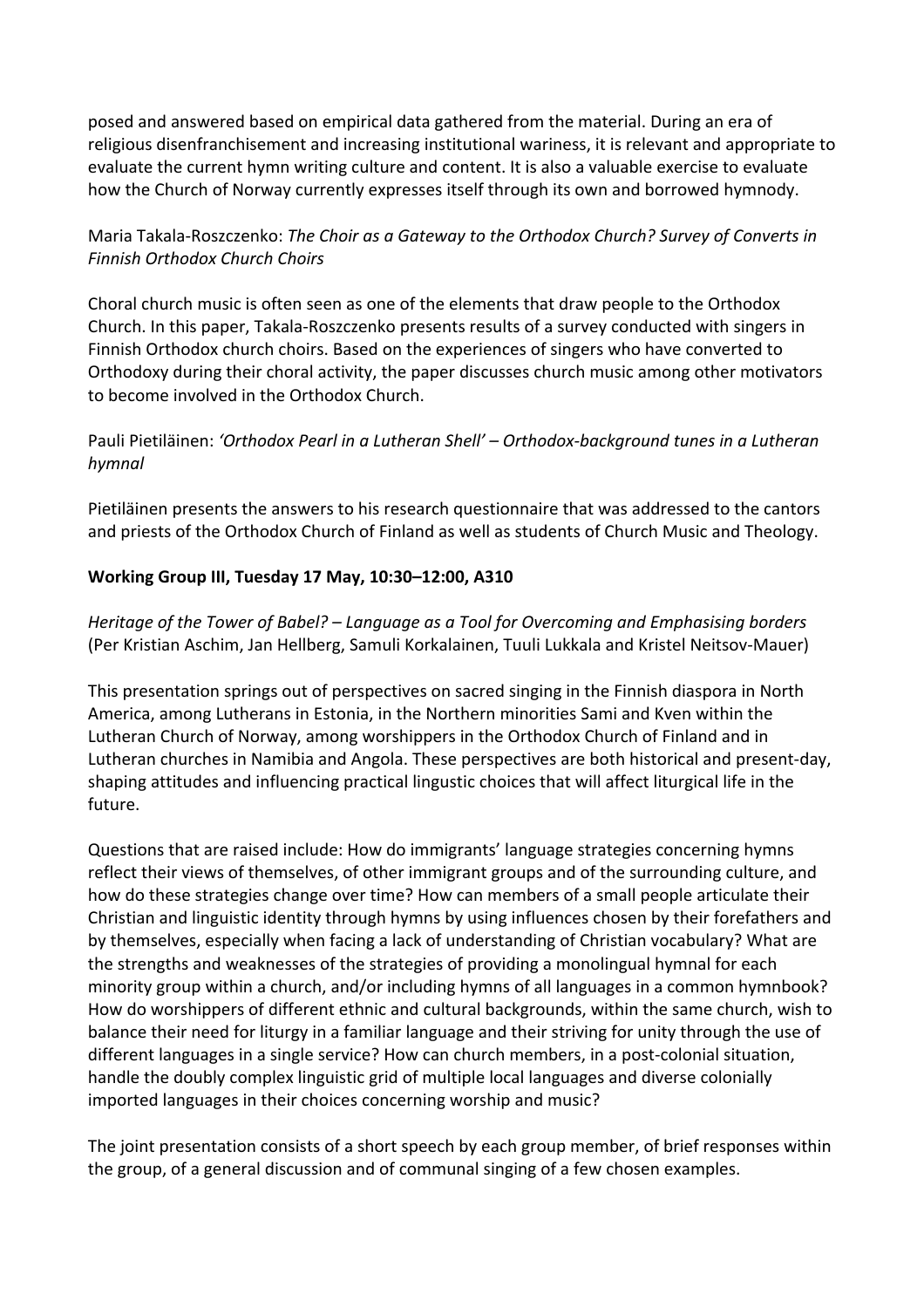#### **Working Group IV, Tuesday 17 May, 14:30–16:00, A310**

*Crossing Mental and Bodily Borders: Safety, Respect and Identity in the Context of Worship* (Leena Lampinen, Tuomas Meurman, Riikka Patrikainen and Hilkka-Liisa Vuori)

Our session constitutes of four short openings, two of them practical, and a discussion.

Tuomas Meurman, Lutheran pastor and musician is touching the mental and bodily border: Do you prefer touching others with hands, voice, eye contact or maybe with a silent breathing? What could be the outcome of crossing the border in liturgy theologically, emotionally and culturally?

Riikka Patrikainen, Orthodox cantor and a doctoral researcher brings forth a perspective of creative tension in considering the borders in the context of a worship: What kind of borders we need for establishing a safe and respectful connection between people (and God)? What kind of borders become an obstacle for this bonding?

Leena Lampinen, Lutheran cantor and a Doctor of Music concentrates in cultural identities both between the cultures and inside of them: Do I directly enter another space or someone else's space, or is there perhaps a space between my space and the other, a space for us to meet? How do I cross borders sensitively and with respect?

Hilkka-Liisa Vuori, a pedagogue and a Doctor of Music wants to bring to today's worship the liturgy of medieval monastic life: the culture of listening of God and others – crossing the borders – with a generous attitude.

## **Working Group V, Wednesday 18 May, 9:30–11:00, A300**

## *Borders of Religions and Cultures*

(Chase Castle, Sakari Löytty, Aija-Leena Ranta and Jaakko Rusama)

Abstract coming later.

## **Työryhmä VI, keskiviikko 18.5. klo 9.30–11.00, A310**

#### *Vuorovaikutus liturgiassa*

(Tapio Aaltonen, Sirkku-Liisa Niemi, Terhi Paananen ja Anna Pulli-Huomo)

Liturgiassa, messussa, on monenlaista vuorovaikutusta, mutta silti joskus sanotaan, että siinä ei ole vuorovaikutusta ollenkaan. Keskustelu vuorovaikutuksesta messussa hajoaa moneen eri suuntaan eikä aiheesta ole tehty paljonkaan tutkimusta. Liturgia on aina elävä tapahtuma, jossa on mukana monia ihmisiä. He toimivat yhdessä liturgiaa toteuttaen. Tätä vuorovaikutusta liturgiassa voidaan tarkastella ainakin liturgian rakenteen näkökulmasta, yhteisön näkökulmasta ja musiikin näkökulmasta. Keskustelussa olisi tärkeää pysyä kiinni messun konkreettisessa toteuttamisessa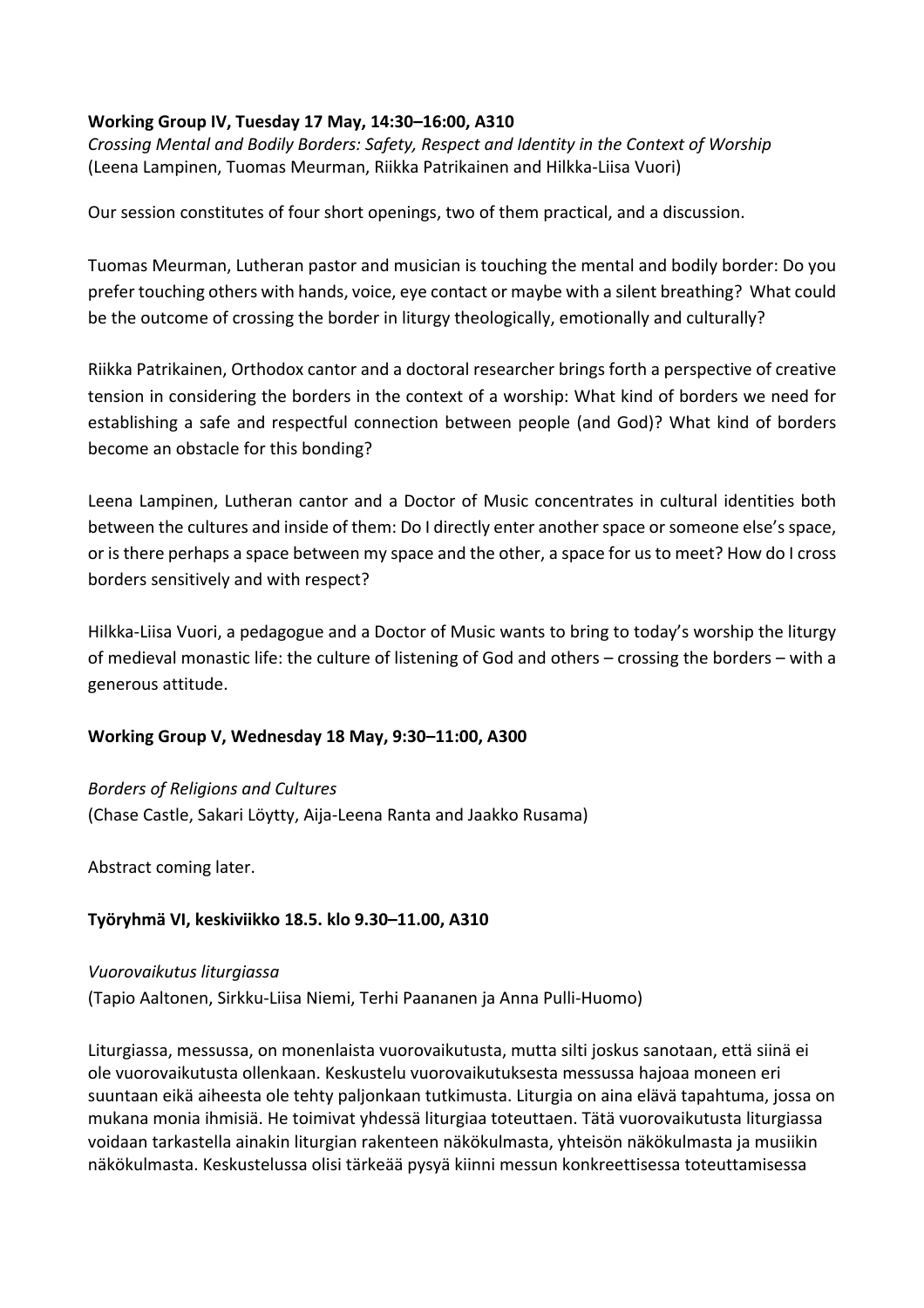paikallisseurakunnassa. Sessiossa havaintoja on kiteytetty teeseihin, joiden pohjalta työskennellään yhdessä kehittämiskohteita ja ratkaisuja etsien.

# Workshops

## **Tuesday 17 May, 10:30–12:00, Olaus Petri Church (Minervankatu 6)**

Johanna Korhonen & Hilkka-Liisa Vuori: *Gregorian Chants for Angels*, workshop and lecture-recital

In this workshop and lecture-recital, we cross borders of time. Gregorian chants from the offices (Liturgy of Hours) of archangels have not all been formed at the same time or even in the same century. The main body of my research are the great responsories from the office for archangel Michael. The studied chants are from Finnish manuscript antiphonarium sources and fragments from the 14th to the 16th century. The examples of the chants are analysed from the perspective of their music, modality and texts. They are compared with the prototype of Dominican chants from the 13th century, *Codex Humberticus*. The question is, are the Northern versions of these chants similar to the older material written in medieval France? In addition to the heard examples of great responsories, in the workshop, we sing smaller chants from the offices for archangel Rafael and archangel Gabriel. The dating of these chants is not easy since their melodies are typical for Gregorian small antiphon chants – they are used for many different texts, the earliest ones not being the angelic versions. The texts are mainly based on the Bible, but the combination of the text and melody can be as late as from the 19th century. The last song in the workshop concert is partly new. It is an angel-hymn from the new *Hymnarium* – Latin-Finnish chant book (Väyläkirjat 2021). The text is probably from the 10th century, the melody is a Dominican hymn from Finnish sources, and the translation to Finnish is written by the hymn poet Pekka Kivekäs. Through the Gregorian chants we can form a picture how angels have been seen, respected and understood in different times. What kind of roles do they have in the chants? What are the modes of the chants expressing? In Finnish Lutheran liturgy, angels are many times described as guardians of children. They are mentioned on Christmas Eve as a heavenly choir, and on the Annunciation Day, it is noticed that an angel brings a message to Mary. Maybe Gregorian chants can give something to the people of our time and the liturgy in the Lutheran church. Looking back and searching different perspectives, we cross the border of time and place through the dimension of these chants sung in our own country in medieval times as well.

## **Onsdag 18.5. kl 9.30–11.00, A311**

## Leif Nahnfeldt: *"När ingenting är som vanligt" – Psalmsamverkan över språk- och nationsgränser genom sociala medier*

När pandemin stängde gränserna i mars 2020 öppnade sig i stället ett nytt forum för kreativ samverkan. Behovet bland textförfattare och musiker att tolka ett nytt nu sträckte sig också in i psalmens former och uttrycksmedel. Ett aktivt öppet delande på sociala medier har varit nyckeln till gränsöverskridande samarbeten. Bland andra, Sindre Skeie (Norge), Jens Nielsen (Danmark), Tine Illum (Danmark), Leif Nahnfeldt (Sverige), Carl Petter Opsahl (Norge), Heidi Strand Harboe (Norge) och Eyvind Skeie (Norge). Många var tidigare okända för varandra men en gemensam nämnare för flera var kontakten med Iona Community och deras liturgiska utvecklingsarbete med starkt socialt och existentiellt fokus med vilja att skapa relevant språk och musik i tider av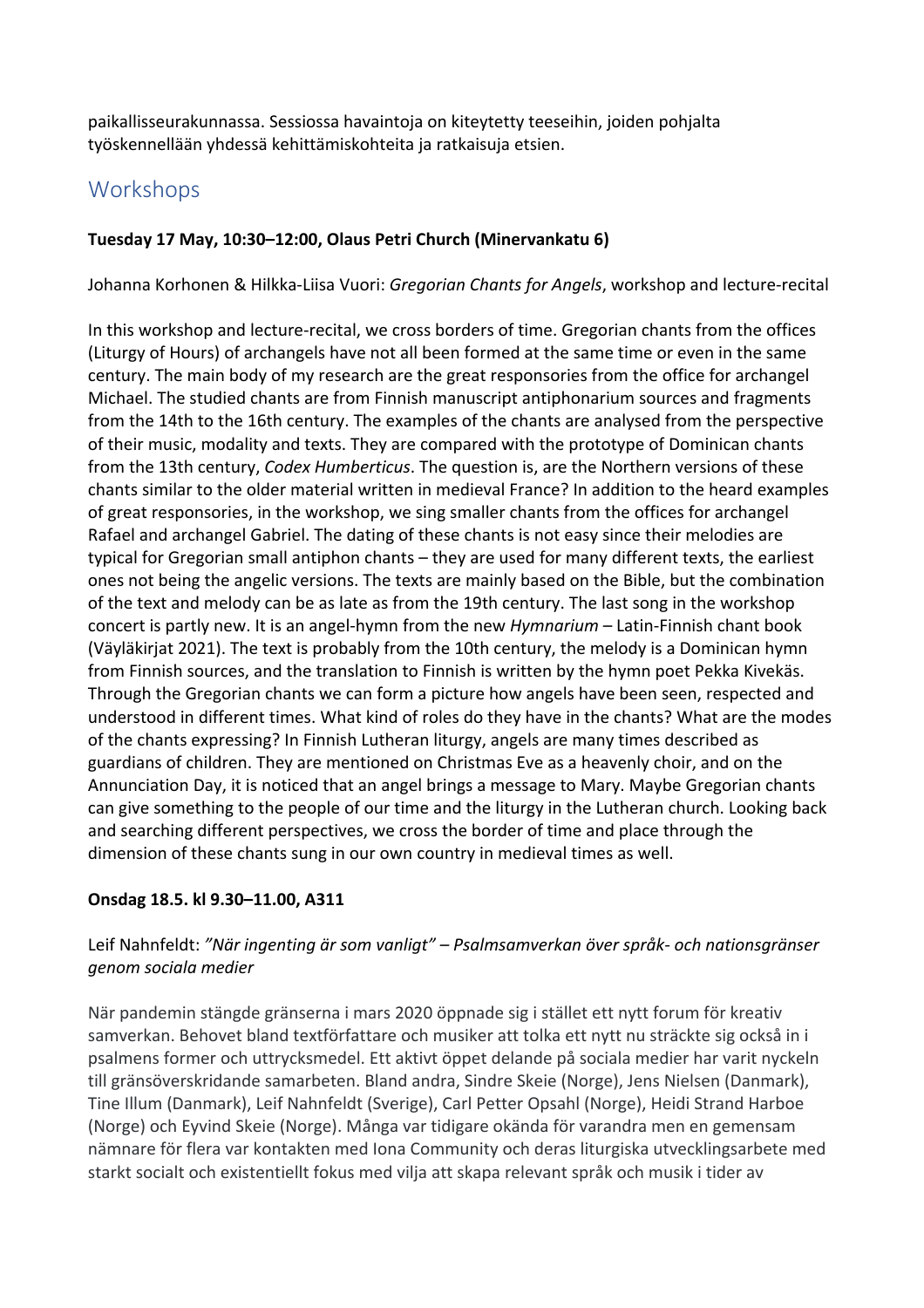förändring. Kontaktnätet har i samband med kring krigsutbrottet i Ukraina åter aktiverats och vidgats. Sindre Skeies text "Jeg tenker på alle de unge", Heidi Strand Harboes "En stille og modig song" och Eyvind Skeies "Gud, finnes de tårer i himlen" har på samma sätt, framför allt genom delningar på Facebook, översatts till norska, danska, svenska, engelska och ryska, tonsatts, arrangerats och spelats in. I delningar och kommentarer ser vi också hur sångerna omedelbart kommer till användning i gudstjänster och andakter.

I den här worshop presenterar och diskuterar vi hur de digitala processerna understött att överbrygga, geografiska, regionala och språkliga gränser. Hur snabb tillgänglighet av nya sånger skapat kontextuell, existentiell och liturgisk relevans och dynamik. Hur det inspirerat till teologisk reflektion utifrån olika traditioner och samfundstillhörigheter. I workshopen får vi också tillfälle att sjunga och samtala om några av sångerna.

I backspegeln ser vi hur Sindre Skeies "Hvis alt hadde vært som vanlig" publicerad på Facebook den 16 mars 2020 var det som först etablerade detta nätverk. Inom tio dagar översatt till danska och svenska, färöiska och engelska. Jens Nielsens tonsättning ledde också till inspelningar i flera versioner och på olika språk. Inlägget på Facebook den 27 mars 2020 har idag uppåt 30,000 visningar och 997 delningar och då den snart utgavs i körarrangemang blev den ytterligare spridd. Genom att hjälpa varandra att uppmärksamma det nyskrivna växte mängden gemensamma sånger raskt. Svenska kyrkans nationella arbete tog fasta på detta och spelade in fyra psalmkonserter med sånger skrivna under de första pandemimånaderna som sändes på digitala kanaler sommaren 2020 med stort genomslag. Delar av det inspelade materialet gavs ut som album sommaren 2021. Samskrivandet är aktivt pågående och många sånger kommer lämnas in till det pågående svenska psalmboksarbetet.

# Papers / Esitelmät

## **Sessio I, ma 16.5. klo 14.00–15.30, A310**

## Sini Hulmi: *Jumalanpalveluselämän muutokset pandemian aikana*

Poikkeusolot ovat muuttaneet myös uskonnollisten yhteisöjen elämää. Kokoontumisrajoitukset, hygieniasäädökset ja varovaisuus ovat nostattaneet esiin uusia puolia jumalanpalveluselämässä. Kysymyksiä ja käytäntöjä yhteisöllisyydestä, osallisuudesta, toimijuudesta ja dialogisuudesta on jouduttu pohtimaan ja ratkaisemaan uusilla tavoilla. Jumalanpalvelusjärjestykset ovat kokeneet muutoksia. On jouduttu miettimään, minkälaista tapahtumaa voi kutsua jumalanpalvelukseksi, mitkä asiat ovat luovuttamattomia, mitä uusia mahdollisuuksia etäyhteydet tarjoavat ja mitä rajoituksia ne asettavat. Esitelmä pohjautuu tutkimukseen, jossa on selvitetty, miten näitä kysymyksiä on käsitelty ja ratkaistu ensi sijassa Suomen, Ruotsin, Norjan, Tanskan ja Saksan luterilaisissa kirkoissa. Tarkastelu osoittaa, että yhteisestä luterilaisesta perinnöstä ammentavat sisarkirkot ovat joiltakin osin suuntaamassa erilaisille kulkuvesille, vaikka yhteinen transkulttuurinen elementti kuitenkin on havaittavissa kaikissa. Ykseys moneudessa voinee näyttäytyä näinkin.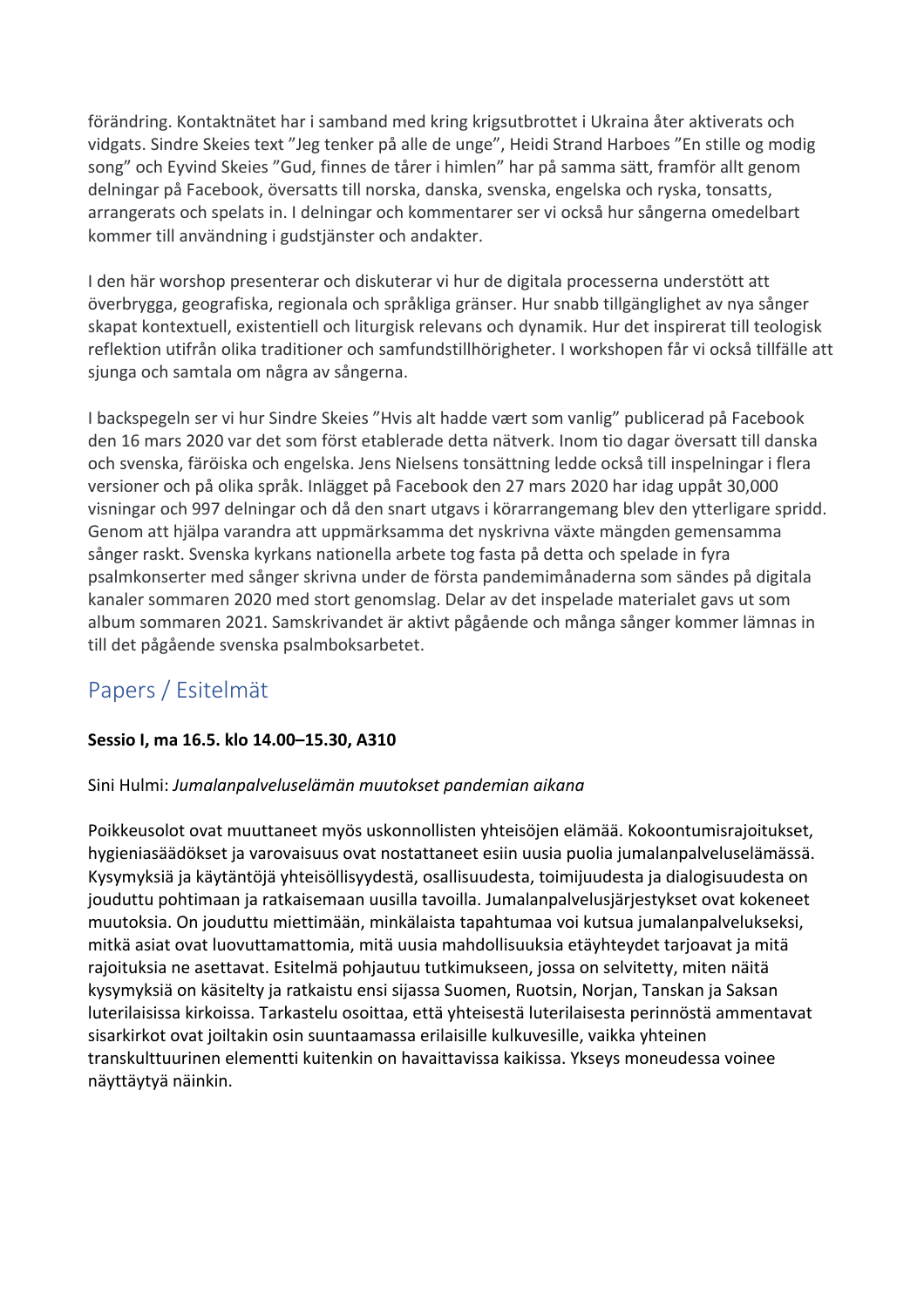## Leena Lampinen ja Samuli Korkalainen: *Koronapandemian vaikutus Kauneimmat joululaulut tilaisuuksien järjestämiseen*

Koronapandemia muutti kahtena perättäisenä jouluna (2020 ja 2021) perinteisten Kauneimmat joululaulut -tilaisuuksien toteutustapoja Suomessa, kun väkimäärää jouduttiin rajoittamaan tai ei saanut ollenkaan kokoontua yhteen. Tilaisuuksia mm. siirrettiin ulos ja lähetettiin verkossa. Esitelmässämme kerromme, millaisia uusia muotoja tilaisuudet saivat sekä miten ne muuttivat Kauneimmat joululaulut -konseptia ja vaikuttivat erityisesti kirkkomuusikoiden rooliin tapahtumien järjestämisessä ja toteuttamisessa.

Esitelmä perustuu tutkimukseen, jonka toteutamme tapaustutkimuksena Helsingin ja Oulun hiippakunnissa. Molempien hiippakuntien kirkkomuusikoille lähetetyn kyselylomakkeen suljettujen kysymysten vastaukset osoittavat kulttuurihistoriallisen muutoksen, jonka pandemia aiheutti estäessään vahvasti vakiintuneiden muotojen käytön. Avovastaukset taas avaavat näkökulmia erityisesti kirkkomuusikoiden työrooliin ja identiteettiin, ja monet vastauksista ilmentävät myös laajemmin sitä toiminnallista ja kulttuurista muutosta, jonka koronapandemia sai aikaan Suomen evankelis-luterilaisen kirkon toiminnassa.

Tutkimuksemme jatkuu edelleen, sillä pyrimme selvittämään vakiintuvatko jotkut nyt omaksutuista uusista toteutustavoista käyttöön vai palataanko ensimmäisenä "normaalina" jouluna takaisin vanhoihin käytäntöihin.

## **Session IV, Tuesday 17 May, 14:30–16:00, A311**

## Per Kristian Aschim: *M.B. Landstad's "Kirkesalmebog", the First Norwegian Hymnal – Cultural-National and Transnational Aspects*

In 1852, rev. M.B. Landstad was commissioned by the Government to edit the first Norwegian hymnal after the dissolution from Denmark in 1814. Landstad's work was completed with 'Kirkesalmebog' ('Church hymnal') authorized in 1869. The hymnal is edited in an era of cultural nationalism in Norway. Nevertheless, the hymnal is perhaps the most transnational compilation of texts published in Norway in the 19th century. Landstad included a portion of Norwegian hymns, most of them written by himself, due to the sparse hymn-writing tradition in Norway before 1814. Another cultural-national aspect of the work on the hymnal was the attempt to contribute to the development of a Norwegian written language, distinct from Danish. Most of his hymnal consisted of hymns form abroad, most of all from the common Dano-Norwegian hymnbook tradition, but also German and Swedish hymns and hymns from other countries/languages. On the basis of central texts, such as Landstad's reports to the Government from the editorial work of the hymnbook (unpublished, 1853–1855), and his book 'Om Salmebogen' (1862, 'On the hymnal') where Landstad explains the principles behind the hymnal, the paper will deal with the question: How did Landstad combine the national and transnational aspects of the editorial work?

## Sofija Pedersen Videke: *Concordance of the Hymns in the Nordic Tradition*

The Nordic countries, Denmark, Sweden and Norway, have shared borders in different constellations for centuries, long before the current national borders were established in the 19th century. All three countries have Evangelical-Lutheran Churches with common roots as well as a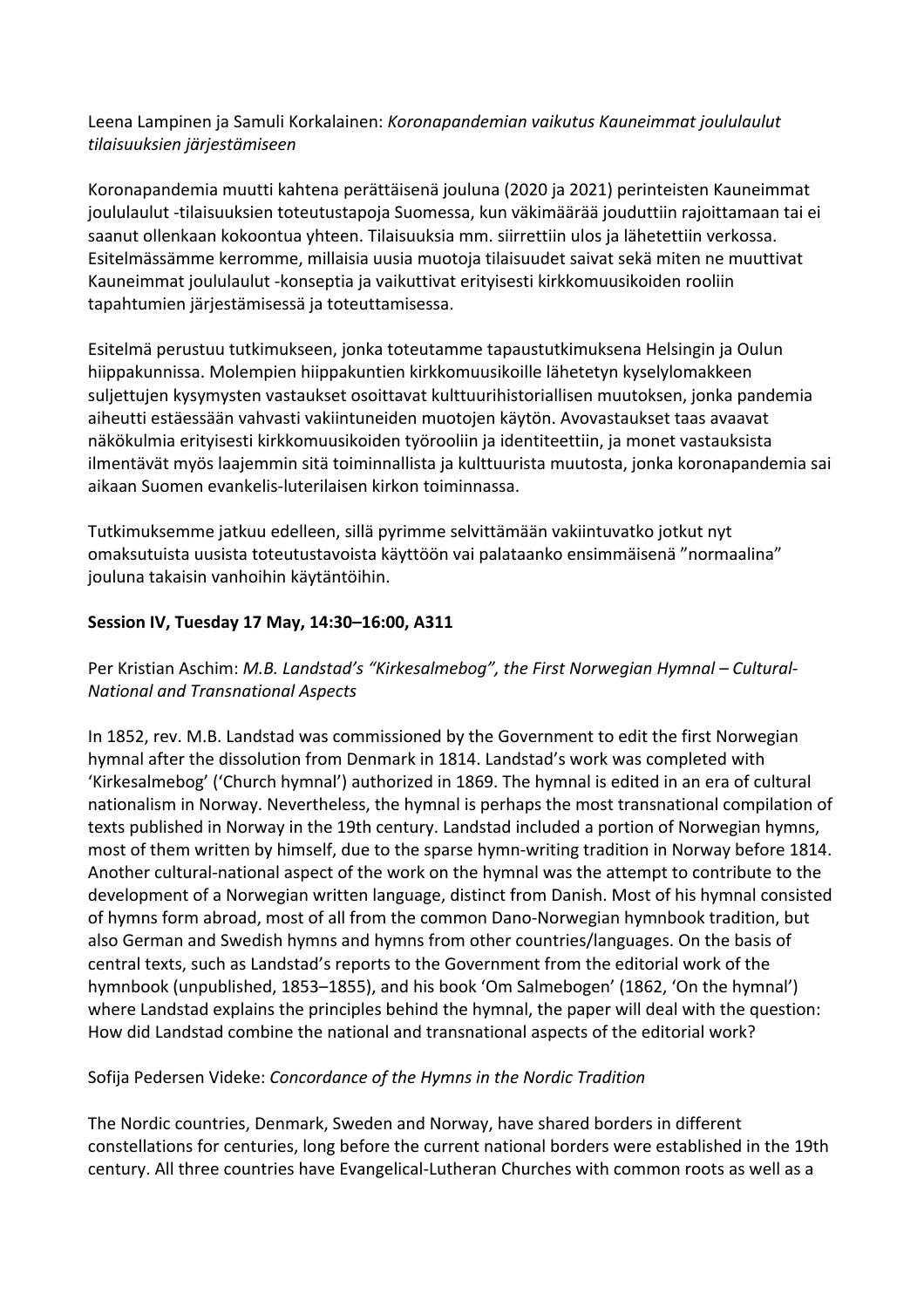shared church history. In our churches the singing of hymns is an integral part of liturgy and many of the hymns coexist in all three churches. My work in hymnology concentrates on these hymns that have crossed our borders. I have earlier worked on a hymn concordance between the current hymn books in Sweden (Sv.ps. 1986) and Denmark (DDS 2002), and I am currently extending the concordance to also including the Norwegian hymn book (N13).

The concordance is the research material for my upcoming master thesis in practical theology. The purpose of the concordance is to establish which hymns we share, that are in included in two or all three hymn books. This will show our differences in defining what a hymn is. The definition is narrower in Denmark and the widest in Norway, when looking at what genres are incorporated in the official hymn books and what material is part of different amendments. In my thesis I will attempt to find patterns of what kind of hymns that migrate between our countries, in contrast to being part of our common reformatory heritage.

The most loved hymn in the Nordic countries is the Danish hymn *Dejlig er jorden*. One proposition could be that Nordic creation theology, with our shared love for nature as a path to divine revelations, is a common denominator, but there could be other patterns, linked to persons (writers, musicians and hymnal committee members) as well as musical traditions rather than theological themes. I have already noticed that a hymn being loved and widely used in one church, does not make an easy access to neighbouring hymnals, in fact it can even be a barrier. What is considered singable as well as proper translations can be barriers or bridges between our hymn books, therefore I also include the terminology of melocentrism and logocentrism.

## Miikkael Halonen: *Exultatio Spiritualis Pro Organicis – Affects and Rhetoric in the Latin Writings and the Organ Chorales of Michael Praetorius (1571–1621)*

Music has traditionally been considered as a language of emotions. During the Renaissance humanism and, to an even greater extent, after the Reformation, there were continuous endeavours to emphasize the affective and rhetorical functions of music. In other words, erudite authors, music theorists and musicians underlined the analogical role of music with speech in imitating and evoking emotions (in Latin *affectus*). This also meant crossing the borders between the classical *quadrivium* and *trivium* in the *studia humanitatis* around Europe.

In my doctoral dissertation, I am examining the works of Michael Praetorius, a German composer from the late sixteenth and early seventeenth century. I focus my attention on understanding the manifestations of affects and the role of rhetoric in Praetorius's Latin book *Musicae artis analecta* (1614/1615) and in his organ chorales. In these primary sources, models and traits from the ancient Jewish temple cult, the classical literature, the Italian musical humanism, and the orthodox Lutheran spirituality were applied by him in theory and practice. The historiographical and bibliographical value of his *Musicae artis analecta* is based on its versatile source material but still the book in its entirety has got thus far quite limited attention. Also, his organ chorales, according to my experience, have been performed and studied from the musical rhetoric viewpoint only to a small extent.

My research project is multidisciplinary. Its approach is inspired especially by the philological method and the paradigm of history of emotions. Additionally, I use secondary sources from the fields of musicology, theology, and classical philology to contextualize the research material.